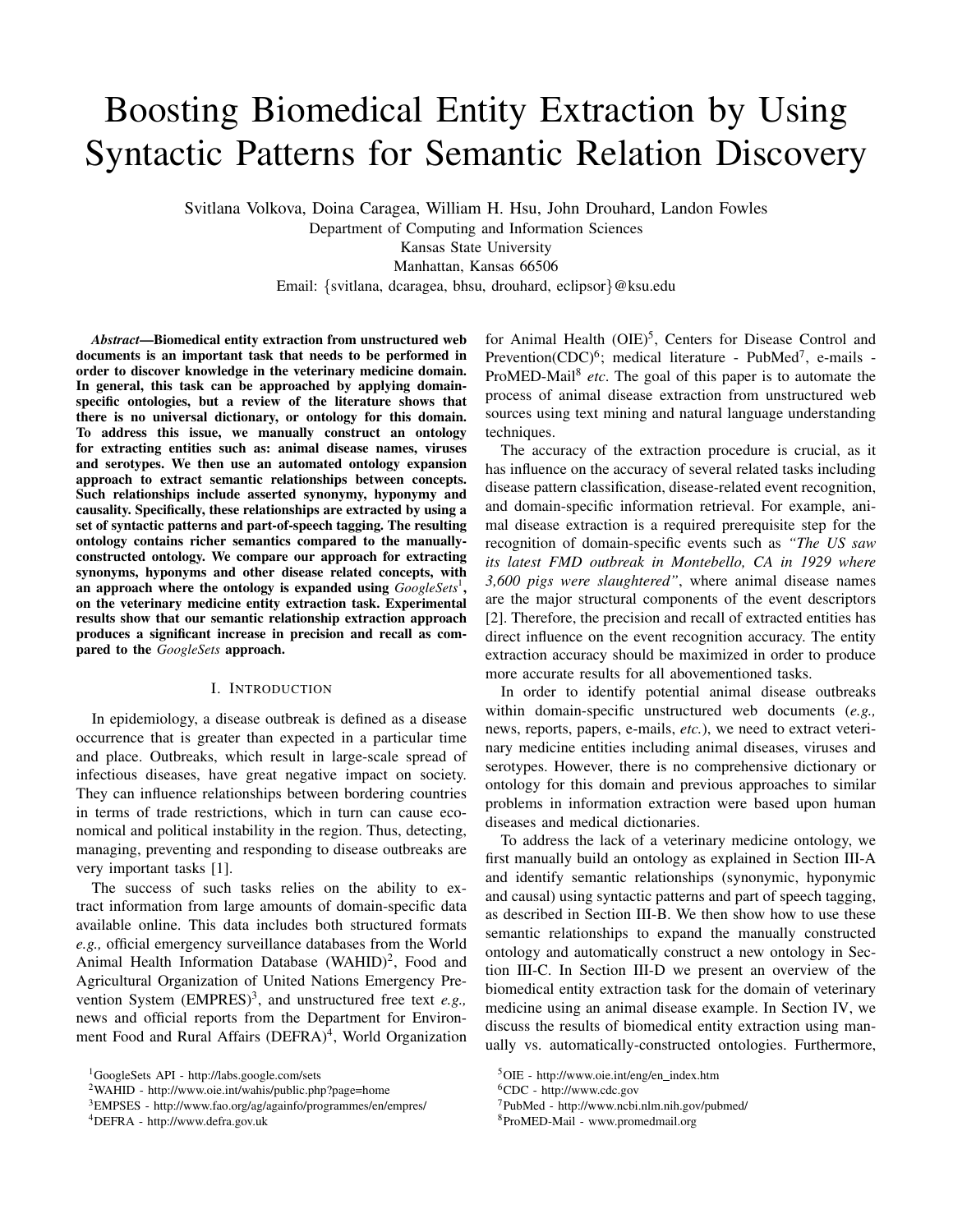we compare the automatically-constructed ontology obtained using our relationship extraction approach with an ontology constructed using a *GoogleSets* expansion approach, which expands a given partial set of objects into a more complete set of similar objects. We compare the entities extracted using all abovementioned ontologies in terms of precision and recall. We also report the F-measure values as a function of the ontology size. The results show that our semantic relationship extraction approach brings new useful knowledge to the initial ontology and, therefore, boosts the domain-specific biomedical entity extraction results.

## II. RELATED WORK

Resources that can be used for boosting biomedical entity extraction results by discovering semantic relationships between entities, can be divided into several categories:

- structured domain-independent *e.g., WordNet*<sup>9</sup> ;
- structured domain-dependent *e.g., Unified Medical Language System (UMLS)*<sup>10</sup> , *World Health Organization International Classification of Diseases (WHO ICD)*<sup>11</sup> , *Systematized Nomenclature of Medicine - Clinical Terms (SNOMED)*<sup>12</sup>;
- semi-structured domain-independent *e.g., Wikipedia*<sup>13</sup> .

While *WordNet* is a manually constructed lexical database with structured knowledge and *Wikipedia*, by contrast, is an unstructured source of knowledge, neither of them is domainspecific, and thus, they do not contain enough information about infectious animal diseases, their synonyms, viruses and serotypes. Furthermore, domain-specific resources such as *UMLS*, *WHO ICD* and *SNOMED*, cannot be applied for biomedical entity extraction in the domain of veterinary medicine, because they focus on human-related diseases and are poor in terms of animal diseases. Therefore, a unified ontology for the veterinary medicine domain is needed.

The process of ontology construction is very difficult, laborintensive and time consuming. In order to reduce the cost of building ontologies, there are several ontology learning systems, which allow to extract concepts and relations between concepts from text *e.g., OntoLearn* [3], *OntoMiner* [4], among many others systems discussed in [5]. These systems are generally based upon shallow natural language processing techniques and mainly extract concepts with taxonomic (*e.g.,* synonymic *"is-a"*) relations between them. The taxonomic relation discovery approaches have been addressed primarily within the biomedical field, as there are very large text collections readily available *e.g. PubMed*.

Other systems for automated ontology construction, such as *Text-To-Onto* [6] and its successor *Text2Onto* [7], allow the extraction of non-taxonomic (*e.g.,* hyponymic) relations between concepts using association rule-mining and predefined regular expressions. Their main drawback is that they cannot effectively extract domain-specific concepts, because they identify semantic relations based on part-of-speech tags only. However, Cimiano and Staab [8] described a system that is very effective at extracting general concepts including person and location named entities. They use taxonomic and nontaxonomic patterns for semantic relation discovery between concepts, as a preliminary step for entity classification. Other related works include extraction of semantic relations from web [9] and from bioscience text [10], [11].

By contrast with many ontology learning systems that use shallow parsing, *Concept-Relation-Concept Tuple-based Ontology Learning (CRCTOL)* [12] performs full-text parsing using statistical and rule-based syntactic analysis of documents. It, thus, allows constructing richer ontologies in terms of the range and number of semantic relationships present in the ontology.

Several domain-specific biomedical entity extraction approaches more similar to our approach deal with human disease, gene and protein name extraction. Some examples of such approaches include: dictionary-based bio-entity name recognition in biomedical literature [13], protein name recognition using gazetteer [14], and gene-disease relation extraction [15]. All these methods are based on static dictionaries for entity extraction, which limits the recall of the system by the size of the dictionary. A more effective method based on conditional random fields has been applied for identifying gene and protein mentions in text [16]. However, this method requires annotated training corpora for learning, which is not available for the veterinary medicine domain yet.

At last, several emergency surveillance systems that perform automated extraction of animal disease names from web documents exist, including: *BioCaster*<sup>14</sup> (Japan, 2007), *MedISys*<sup>15</sup> and *PULS*<sup>16</sup> (European Union, 2007), *HealthMap*<sup>17</sup> (USA, 2007). *BioCaster* is limited to 50 animal diseases and uses a manually constructed multilingual ontology [17]. It uses support vector machines to extract entities including animal diseases, synonyms [18], viruses and agents [19]. *Pattern-based Understanding and Learning System (PULS)* [20] and *HealthMap* [21] extract as high as 2400 and 1100 disease names, respectively (both human and animal diseases). They are based on a dictionary lookup approach and do not recognize any other disease related concepts such as viruses or serotypes.

In this paper we propose an approach for automated construction of a domain-specific ontology, in contrast to other systems that construct general concept ontologies [7], [6], [5], [12]. We use this ontology to extract veterinary medicine entities. Similar to other systems [3], [4], we use a semantic relationship extraction approach for automated ontology expansion, but by applying a comprehensive set of syntactic

<sup>16</sup>PULS - http://sysdb.cs.helsinki.fi/puls/jrc/all

<sup>9</sup>WordNet - http://wordnetweb.princeton.edu/perl/webwn

<sup>10</sup>UMLS - http://www.nlm.nih.gov/research/umls/

<sup>11</sup>WHO ICD - http://www.who.int/classifications/icd/en/

<sup>12</sup>SNOMED - http://www.nlm.nih.gov/research/umls/Snomed/

<sup>13</sup>Wikipedia - http://www.wikipedia.org/

<sup>14</sup>BioCaster - http://biocaster.nii.ac.jp/

<sup>15</sup>MedISys - http://medusa.jrc.it/medisys/homeedition/all/home.html

<sup>17</sup>HealthMap - http://healthmap.org/en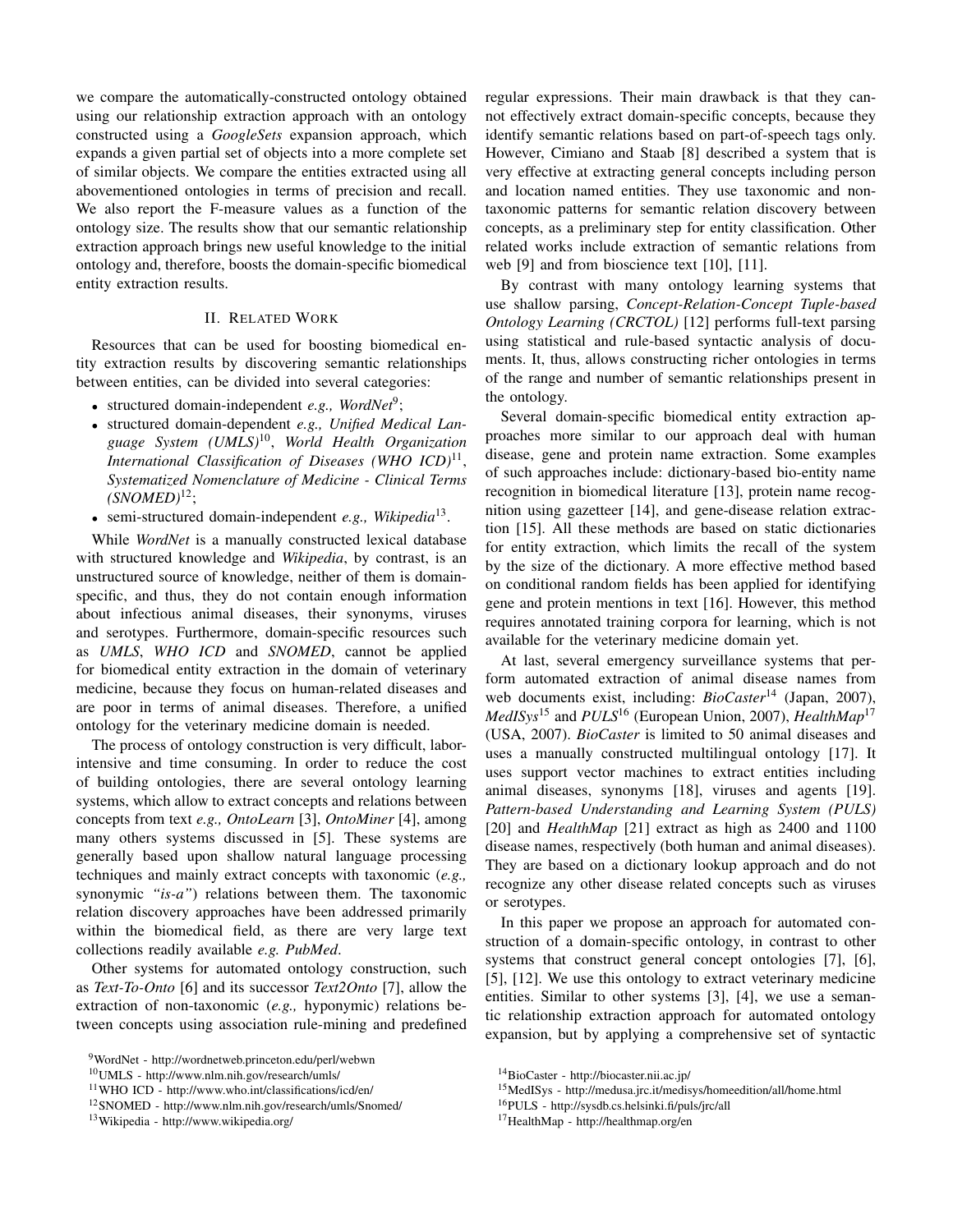patterns and part of speech tagging, we capture non-taxonomic relations between concepts in addition to taxonomic relations.

#### III. METHODOLOGY

## *A. Manual Ontology Construction*

We manually construct an initial ontology  $O_{INT}$  using several lists of diseases retrieved from publicly available domain-specific dictionaries such as: CFSPH<sup>18</sup>, DEFRA<sup>19</sup>,  $OIE^{20}$ , Wikipedia<sup>21</sup>. After manual merging and deduplication of the abovementioned disease lists, we have 429 concepts in the initial ontology  $O_{INT}$ . Next, we manually discover and update this ontology with sets of synonyms and abbreviations. The size of the ontology manually-updated with synonyms is  $|O_S| = 581$  concepts, with abbreviations is  $|O_A| = 453$ concepts and with both is  $|O_{S+A}| = 605$  concepts. The initial manually-constructed ontology  $O_{INT}$  is expanded with semantic relationships extracted as described in the next section.

#### *B. Automated Relationship Extraction*

Our relationship extraction approach is based on discovering semantic relationships between concepts in the collection by using rule-based syntactic pattern matching and part-of-speech (POS) tagging. We look for taxonomic and non-taxonomic linguistic relationships between entities using the initial ontology and raw data from the veterinary medicine domain. There are several relationships that we are interested in, such as:

- 1) Synonymic relationships of the form "E<sup>1</sup> *is equivalent to* E2", *e.g.,* E<sup>1</sup> *= "swine influenza" is equivalent to*  $E_2$  = "swine fever", where  $E_1$  and  $E_2$  are synonyms different words with identical or very similar meanings.
- 2) Hyponymic relationships of the form  $E_1$  *and*  $E_2$  *are diseases*", *e.g.,*  $E_1$  = "anthrax",  $E_2$  = "yellow fever" are diseases, where  $E_1$  and  $E_2$  are hyponyms (words that are conceptually included within the definition of another word - in our example, their hypernym *disease*, but are not synonyms).
- 3) Causal relationships that capture causative dependencies between diseases and viruses such as "E<sup>1</sup> *is caused by*  $E_2$ ", *e.g.,*  $E_1$  = "Ovine epididymitis" is caused by  $E_2$ *= "Brucella ovis"*.

We present syntactic patterns in Table I for synonymic, hyponymic and causal relationship discovery from text in the domain of veterinary medicine. We use the following notation:

- $C_{GEN}$  corresponds to general "*disease*" concepts;
- $C_{INIT}$  corresponds to concepts from the initial ontology;
- $C_L$  denotes learned concepts added to the new ontology (add a  $C_L$  learned concept to the new ontology  $O_R$  if the concept is not present in the initial ontology  $O_{INT}$ ;
- "/" represents a flexible substring within a pattern;
- $C_i$ ,  $C_j$  correspond to any two concepts;

TABLE I: Subset of syntactic patterns for semantic relationship extraction between concepts.

| Relationship Type             | $C_{INT}$ | <b>Relationship Pattern</b> | $C_L$    |
|-------------------------------|-----------|-----------------------------|----------|
|                               |           | "is a"                      |          |
|                               |           | "is equivalent to"          |          |
| Synonymic                     | $C_i$     | "and/, $\vert$ , "          | $C_i$    |
|                               |           | "/, /also known as "        |          |
|                               |           | "/, /is also called "       |          |
|                               |           | "such as/: $ $ :"           |          |
| Hyponymic $_{G\leftarrow S}$  |           | "e.g., $\vert$ for example" | $C_i$    |
|                               | $C_{GEN}$ | "/, for instance /"         | and/or/. |
|                               |           | "including $\mid$ ()"       | $C_i$    |
|                               |           | "/, especially $\prime$ ,"  |          |
|                               |           | "and or other"              |          |
| Hyponymic $_{G\rightarrow S}$ | $C_{GEN}$ | "/, and or $C_i$ are"       | $C_i$    |
| Causal                        |           | "is caused by"              |          |
|                               | $C_i$     | "causes"                    | $C_i$    |

- hyponymic $_{G\rightarrow S}$  represents a relationship from a general concept to a specific concept;
- hyponymic $_{G\leftarrow S}$  denotes a relationship from a specific concept to a general concept (read from right to left);

The following are examples of patterns considered in our approach:

- synonymic relationship *"foot and mouth disease is also called FMD"*,
- hyponymicG→<sup>S</sup> relationship *"diseases, for instance baylisascariasis and typeworm"*,
- hyponymic $_{G\leftarrow S}$  relationship *"west nile virus is an animal infectious disease"*,
- causal relationship *"lyme disease is caused by borrelia burgdorferi sencu lato, borrelia garinii"*.

As can be seen through these examples, the relationship extraction phase can be used to improve the descriptiveness of the ontology by including domain-specific semantic relationships between concepts.

#### *C. Automated Ontology Construction*

We construct a new ontology  $O_R$  using the initial ontology  $O_{INT}$  and semantic relationships extracted by applying syntactic patterns described in Table I. In addition, we use POS tagging<sup>22</sup> to extract n-gram concepts (*e.g., "swine vesicular disease"*). The resulting ontology  $O_R$  will contain automatically extracted disease synonyms, abbreviations and viruses.

More precisely, we start with the canonical disease name *"foot-and-mouth disease"* taken from the initial ontology and after processing the sentence "*Foot-and-mouth disease*, *FMD* or *hoof-and-mouth disease (Aphtae epizooticae)* is a highly contagious and sometimes fatal viral disease", we update the ontology  $O_R$  with *"foot-and-mouth disease"*  $\xrightarrow{i s}$  equiv. to *"hoof-and-mouth disease"* is equiv. to −−−−−−−→ *"aphtae epizooticae"*  $\xrightarrow{abbrev.}$  "FMD"  $\xrightarrow{is a}$  disease, where  $\xrightarrow{is equiv. to}$ ,  $\underrightarrow{abbrev.}$ denote synonymic relationships between concepts,  $\frac{is a}{ }$  denotes hyponymic $_{G\rightarrow S}$  relationships.

<sup>18</sup>CFSPH - urlhttp://www.cfsph.iastate.edu/diseaseinfo/animaldiseaseindex.htm <sup>19</sup>DEFRA - http://www.defra.gov.uk/foodfarm/farmanimal/diseases/atoz/ <sup>20</sup>OIE - http://www.oie.int/eng/maladies/en alpha.htm

After processing the next sentence, "*FMD* is caused by *foot-and-mouth disease virus (FMDV)*", we extract a causal

<sup>&</sup>lt;sup>21</sup>Wikipedia - http://en.wikipedia.org/wiki/Animal\_diseases

<sup>22</sup>NLTK POS Tagger - http://www.nltk.org/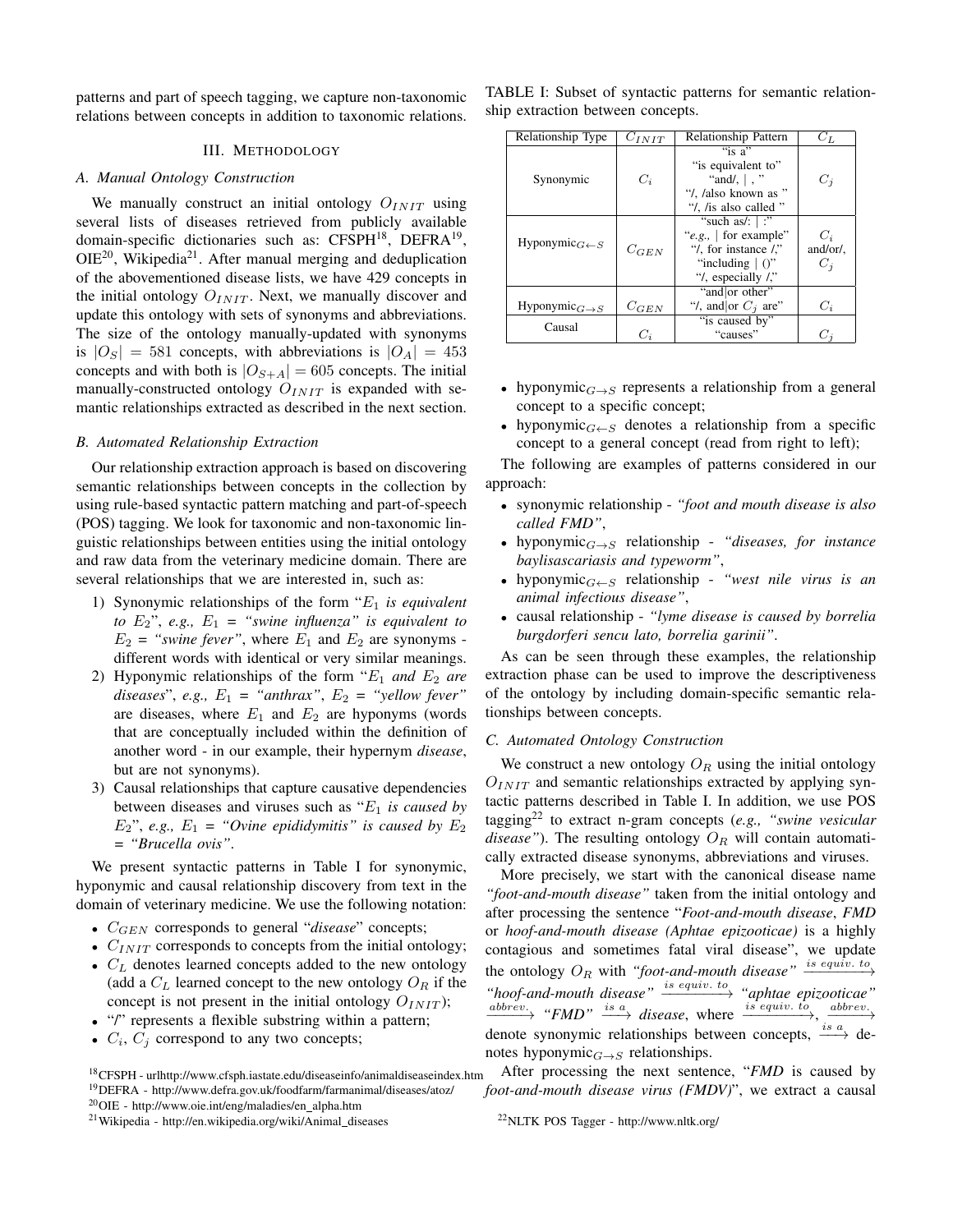relationship between concepts and update the ontology  $O_R$  $\text{with } \text{``foot-and-mouth disease''} \xrightarrow{\text{is caused by}} \text{``foot-and-mouth}}$ *disease virus"* by associating *"FMD"* with its canonical disease name from the initial ontology  $O_{INTT}$  and relating *"foot-and-mouth disease virus"* with its synonym *"foot-and* $mouth\ disease\ virus"\overset{is\ equiv.\ to}{\longrightarrow}FMDV.$ 

From the sentence "Pandemic Strain of *Foot-and-Mouth Disease Virus Serotype O*" we extracted serotype of the disease and updated the ontology  $O_R$  with *"foot-and-mouth disease virus"* has serotype −−−−−−−−→*serotype O*.

## *D. Entity Extraction*

We define the biomedical entity extraction task as the automated extraction of structured information related to animal diseases from unstructured web documents. This task requires the development of an extractor for tagging entities such as: animal disease names (*e.g., "Brucellosis"*), their synonyms (*e.g., "Malta fever", "Undulant fever", "Bang's disease", "Gibraltar fever"*), viruses or other causative agents (*e.g., "Brucella abortus", "Brucella canis"*) and serotypes (*e.g., "A+M-", "A-M+", "A+M+"*).

We used an ontology-based pattern matching approach to design a biomedical entity extractor  $DSEx^{23}$  that takes raw web documents as input and returns a set of attributes for the matching concepts as output.

In Figure 1, we show the attributes that the entity extractor outputs. Let us consider the sentence: "Species infecting domestic livestock are *B. melitensis* $DS$  (goats and sheep, see *Brucella melitensis*<sub>DS</sub>), *B. suis*<sub>DS</sub> (pigs, see *Swine brucellosis* $_{DS}$ ), *B. abortus* $_{DS}$  (cattle and bison), *B. ovis* $_{DS}$ (sheep), and *B. canis* $_{DS}$  (dogs)", where tag  $_{DS}$  corresponds to animal disease names. The attributes extracted for the first entity in this sentence are: *[41 - 54, B. melitensis, 13, Brucellosis,* {*Malta fever, Undulant fever, Brucella*}*, 1].*

As can be seen from the example above, there are several subtasks of the entity extraction task [22]. The first is *terminology extraction*, which identifies specific relevant concepts named in documents based on the ontology (*e.g.,* diseases, viruses, serotypes). For example, we extract one disease term from the sentence: "Epidemics of *foot-and-mouth disease*<sub>DS</sub> have resulted in the slaughter of millions of animals".

The second subtask is the *segmentation task*, which means finding the starting and ending character positions of the named entities, for example: "*African swine fever virus*<sub>VR, 1−25</sub>  $(ASFV<sub>VR, 28–31</sub>)$  is the causative agent of *African swine fever*<sub>DS, 60−78</sub> (ASF<sub>DS, 60−78</sub>) ".

The next subtask is the *association extraction task*, which we consider as a separate prerequisite task for the automated ontology construction in Section III-B. It looks for phrases indicating relationships between entities and matches them against the set of patterns from Table I for inferring associations between diseases, their synonyms and abbreviations (*e.g., "avian influenza" is equivalent to "bird flu" is a "H5N1"*) or disease and the causative virus (*e.g., "Brucellosis"* is caused by *"Bacillus abortus"*).

The *normalization subtask* matches all disease names to their canonical versions based on the constructed ontology. For example in the sentence: "Tick fever<sub>DS</sub> is a significant disease of cattle in Australia with up to 7 million animals potentially at risk", the extractor relates *"Tick fever"* with its canonical disease name *"Babesiosis"*.

Algorithm 1 shows the overview of the whole biomedical ontology-based entity extraction process. In the first *"for"* loop the initial ontology  $O_{INTT}$  is expanded using semantic relationships. We denote the resulting ontology as  $O_R$ . Alternatively, in the second *"for"* loop the initial ontology  $O_{INIT}$  is expanded using the *GoogleSets* approach, which is an example of set expansion technique also applied to named entity recognition task [23]. The limitation of using *GoogleSets* expansion approach is the absence of any explicitly defined relationships between newly-discovered concepts and concepts from the initial set (*e.g., foot-and-mouth disease* and *FMDV* are not related). We denote the ontology automaticallyconstructed using *GoogleSets* by OG.

After expanding the initial ontology using the two approaches described above, we perform entity extraction within the third *"for"* loop using the manually-constructed ontologies  $O_{INT}$  and  $O_A$ ,  $O_S$ ,  $O_{S+A}$  (obtained by extending  $O_{INT}$ with synonyms and abbreviations), and the automatically built ontologies  $O_R$  and  $O_G$ . To summarize, the objective of the entity extraction task is to perform domain-specific terminology extraction, segmentation and normalization, as described above.

Algorithm 1 Biomedical ontology-based entity extraction and semantic relationship discovery using syntactic patterns

**Input**: Two document collections  $D_1$  and  $D_2$ ; initial ontology  $O_{INIT}$  and ontologies  $O_S$ ,  $O_A$ ,  $O_{S+A}$  obtained by extending  $O_{INIT}$  manually with sets of synonyms and abbreviations; and the set of patterns from Table I.

**Output:** Automatically-constructed ontologies  $O_R$ ,  $O_G$ , sets of entities obtained using  $\{E_{INIT}\}, \{E_S\}, \{E_A\}, \{E_{S+A}\},$  ${E_R}$  and  ${E_G}$ .

for all  $d_i \in D_1$  do  $R_i \leftarrow ExtractRelation(O_{INIT}, D_1);$  $O_R \leftarrow ConstructOntology(O_{INIT}, R_i);$ end for for all  $\{C_i\} \in O_{INIT}$  do  $O_G \leftarrow ConstructOntology({C_i}, GoogleSets);$ end for for all  $d_i \in D_2$  do for all  $O_i \in \{O_{INIT}, O_S, O_A, O_{S+A}, O_R, O_G\}$  do  ${E_i} \leftarrow ExtractEntity({O_i});$ end for end for

<sup>23</sup>KDD DSEx - http://fingolfin.user.cis.ksu.edu:8080/diseaseextractor/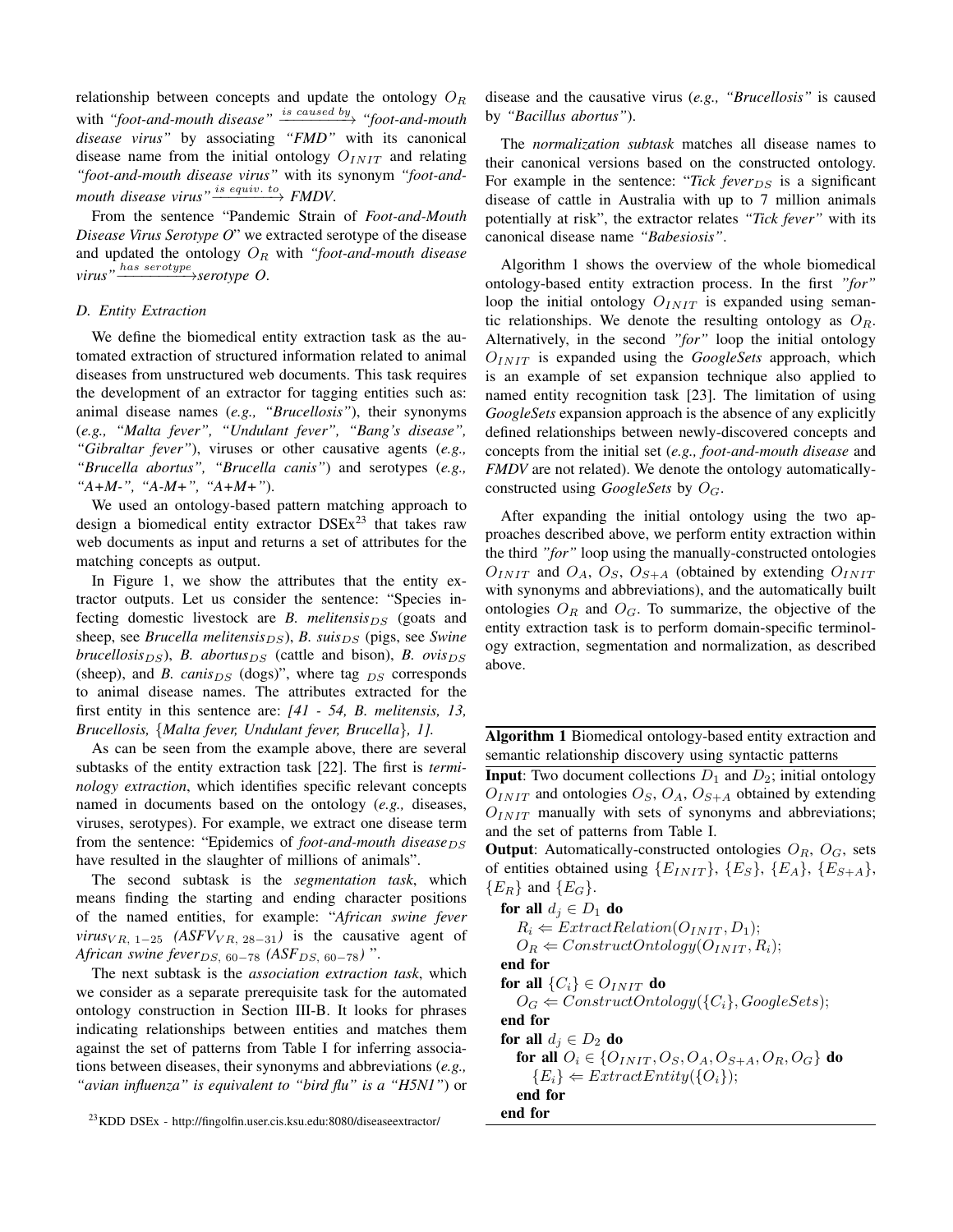

Fig. 1: The output from the entity extractor.

## IV. EXPERIMENTAL DESIGN AND RESULTS

To evaluate our approach on the task of ontology-based biomedical entity extraction in the domain of veterinary medicine, we have extracted entities that match at least one concept in the ontology, where the concept can be a disease name or one of its synonyms, abbreviations, causative viruses or disease serotypes. We have compared the results for domain-specific biomedical entity extraction from different ontologies as summarized in Figure 2:

- first, we have used the manually-constructed ontologies  $O_{INT}$ ,  $O_S$ ,  $O_A$ ,  $O_{S+A}$ , where the ontologies  $O_S$ ,  $O_A$ ,  $O_{S+A}$  are obtained from the initial ontology  $O_{INIT}$  by adding synonyms and abbreviations;
- second, we have used the ontology  $O_R$  obtained based on our semantic relationship extraction approach;
- third, we have used the new ontology  $O_G$  based on the *GoogleSets* expansion approach .

To compare and evaluate the ontologies that we have designed, we used *Google* to retrieve 2000 domain-specific web documents (including pdfs) that report animal disease outbreaks. From the 2000 documents, we sampled 200 documents where the distribution of the domain-specific entities was appropriate for the evaluation of the proposed approach (*e.g.,* number of the disease names is more that 5 for each document). We used 100 documents to construct the ontology  $O_R$  and the other 100 documents to evaluate the entity extraction results obtained with all ontologies considered in our study. The size of the collection used to evaluate the extraction results is constrained by the effort required for manual annotation of the domain-specific entities. However, the number of documents that are used for new concept extraction and automated-ontology construction could be potentially increased.

We used both manually and automatically-constructed ontologies to performed domain-specific entity extraction and obtained sets of entities  $\{E_1, E_2 \dots E_n\}$  and their attributes for each document  $D_i \in C$  in the collection, as described in Figure 1.

In Figure 3, we report results obtained using different ontologies, in terms of precision and recall, where precision represents the number of correctly extracted entities divided by the total number of extracted entities and recall (sensitivity)



Fig. 3: Entity extraction results using different ontologies. Points from left to right represent the values obtained using: the manually constructed ontology  $O_{INIT}$  (429 concepts), ontology with manually-collected synonyms and abbreviations  $O_{S+A}$  (605 concepts), ontology  $O_G$  extracted using *GoogleSets* expansion approach (754 concepts), and ontology  $O_R$  constructed using semantic relationship extraction (772) concepts).

represents the number of correctly extracted entities divided by total number of existing correct entities in the collection.

As expected, an increase in precision and recall is achieved when switching from the manually-constructed initial ontology  $O_{INIT}$  to an ontology which is also manually built, but enriched with synonyms and abbreviations  $O_{S+A}$ . Furthermore, the precision and recall values obtained using the automatically-constructed ontologies  $O_R$  and  $O_G$  are higher compared to the values obtained using the manuallyconstructed ontologies. As can be seen, the ontology  $O_R$  that is built using the semantic relationship extraction approach achieves the highest recall value of 0.84 and precision value 0.77 compared to manually-constructed ontology  $O_{INIT}$  recall 0.25 and precision 0.54.

In Figure 4, we report the F-measure values (harmonic mean of precision and recall) obtained by using different ontologies for entity extraction, as a function of the ontology size. As can be seen, the F-measure values increase with transitions from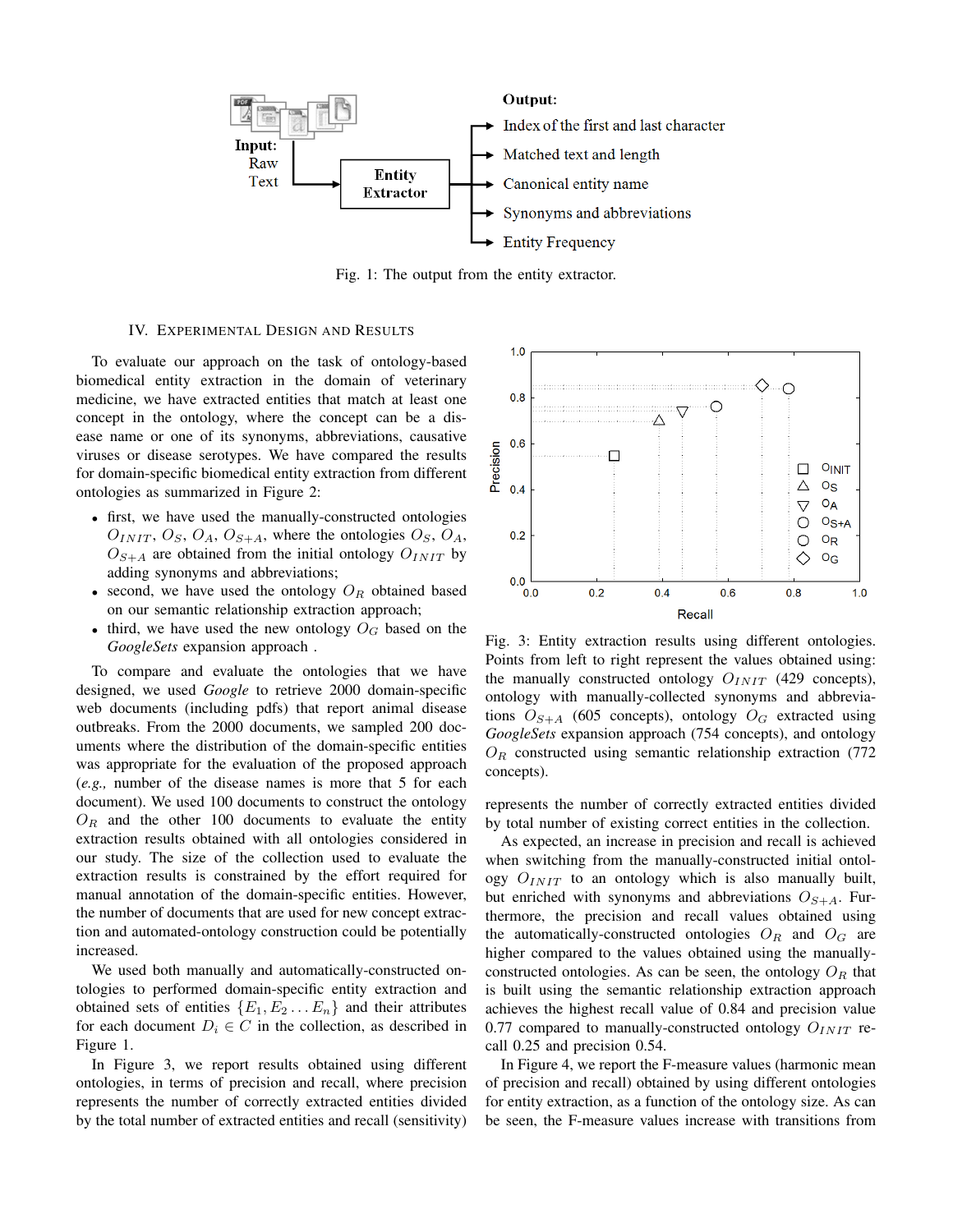

Fig. 2: Summary of the ontologies used for entity extraction.



Fig. 4: F-score values as a function of the number of concepts each ontology considered in our experimental design: (1) initial ontology  $O_{INIT}$ , (2)  $O_S$  with synonyms, (3)  $O_A$  with abbreviations, (4)  $O_{S+A}$  with synonyms and abbreviations, (5) *GoogleSets* for  $O_G$  and (6) and relationship extraction for  $O_R$ .

 $O_{INIT}$  to  $O_{S+A}$  through  $O_S$  and  $O_A$ . The F-measure values obtained using the automatically-constructed ontologies  $O_R$ and  $O<sub>G</sub>$  are much higher than the values obtained using the manually-constructed semantic ontologies. However, when the size of the automatically-constructed ontologies  $O_R$  and  $O_G$ increases, the F-measure values decrease. This means that the larger the size, the better the chance that spurious entities and relationships have been added to the ontologies  $O_R$  and  $O_G$ .

The lowest F-measure value 0.63 is obtained when the ontology  $O_R$  consists of 1287 concepts, while the highest value 0.8 is obtained when  $O_R$  has 773 concepts. Similarly, the lowest F-measure value 0.43 is obtained when the ontology  $O_G$  consists of 1238 concepts and the highest value 0.75 is obtained when  $O_R$  has 775 concepts.

All results show that enriching the ontology by discovering additional concepts using relationship extraction or *GoogleSets* expansion approaches, brings new domain-specific knowledge and, therefore, allows boosting domain-specific biomedical entity extraction results. However, the concepts that are newly added to the ontology may add noise if they are based on spurious relationships. For instance, results obtained using the *GoogleSets* expansion approach for discovering disease synonyms or causative viruses, contain many irrelevant concepts and do not capture any relationship between them explicitly, in comparison to the semantic relationship extraction approach.

## V. CONCLUSIONS

In this paper, we presented an ontology-based approach for biomedical entity extraction in the domain of veterinary medicine. We used a semantic relationship extraction approach based on syntactic patterns and POS tagging to construct an ontology (containing animal diseases, their synonyms and viruses). Our experimental results show that the relationship extraction approach boosts the domain-specific biomedical entity extraction results as compared to manually-constructed ontologies enriched with synonyms and abbreviations, and the automatically-constructed ontology constructed using the *GoogleSets* expansion approach.

Future work plans include automated multilingual ontology construction for the domain of veterinary medicine using other semistructured sources *e.g., Wikipedia*. Furthermore, we plan to enrich the ontology obtained using *GoogleSets* with relationships extracted using the syntactic patterns. At last we will study the effect of the data collection size on the accuracy of the results.

### ACKNOWLEDGMENTS

This work was partially supported by a grant from the U.S. Department of Defense and National Agricultural Biosecurity Center at Kansas State University to William H. Hsu and the NSF grant IIS 0711396 to Doina Caragea. We would like to acknowledge our collaborators from University of Illinois at Urbana-Champaign: ChengXiang Zhai, Dan Roth, Jiawei Han, for their input on this research during Data Sciences Summer Institute 2009.

#### **REFERENCES**

- [1] H. Chen, S. S. Fuller, and C. P. Friedman, *Medical Informatics: Knowledge Management and Data Mining in Biomedicine*. Springer, June 2005.
- [2] S. Volkova, D. Caragea, W. H. Hsu, and S. Bujuru, "Animal disease event recognition and classification," 2010.